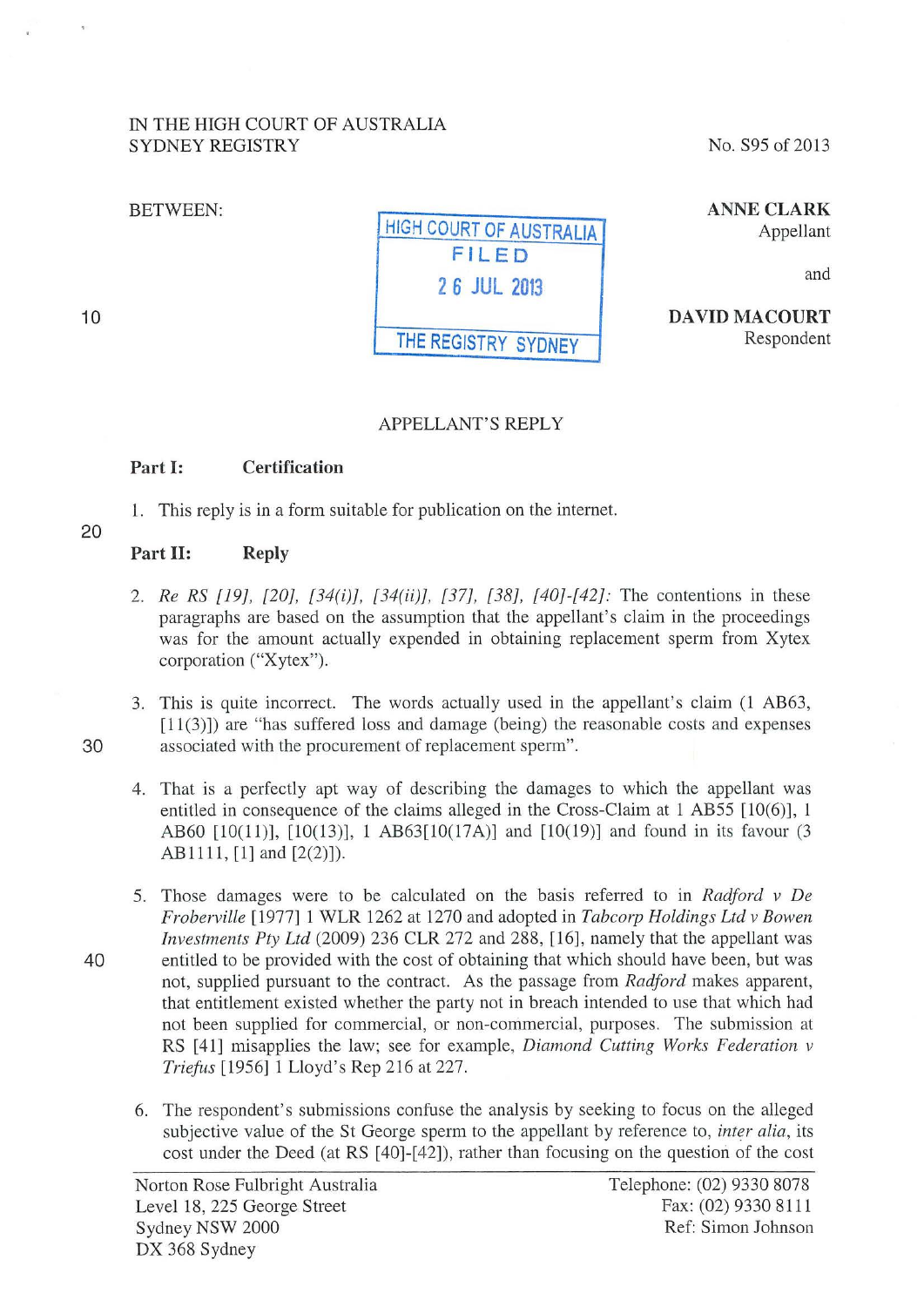of contractually compliant donor sperm, the best proxy being the replacement cost of donor sperm in circumstances where there was no more St George donor sperm that could be acquired and there was a market for donor sperm (Gzell J at [40], 3 AB 1124).

- 7. That was the correct approach, as set out in AS [18]-[19], as was the approach of Gzell J at [5]-[9] (3 AB1117). The price paid by the appellant for the St George sperm was immaterial to the question of the value of hypothetically contractually compliant donor sperm as was the amount charged by the appellant to patients for the supply of Xytex donor sperm and whether any, and what, amount was charged by the appellant for St 10 George sperm that was used.
	- 8. The contention that the form of the Cross-Claim at [11(3)] (l AB63) means that the appellant's claimed *measure of damages* was the amount expended in acquiring Xytex straws in 2005 is an assumption based on a misreading of  $[11(3)]$ .
- 9. The appellant's Reply immediately drew attention to the respondent's misreading of  $[11(3)]$  (1 AB102, [13]) and she continued to do so in the Outline of Submissions at trial (3 AB921, [26]; 3 AB923, [36]) and in her counsel's opening address before Gzell J (1 AB108.10 - 11, especially 109.32 - 45). The contention at RS [38] should not be 20 accepted. At the highest for the respondent, it might be said that perhaps the Cross-Claim at [11(3)] might be read in two ways. But the Reply is not inconsistent with the Cross-Claim.
	- 10. Re RS  $[14]$ ,  $[30(a)]$ ,  $[31(iii)]$ : The submission that property in the sperm could not be transferred to another person does not sit well with the terms of the Deed (1 AB404 ). See Recitals A and B, cll 1a, 1b, 9.1(a)(i), 9.1(b)(ii). Further, the expression "to the extent title in them can pass to the purchaser" in cl 1b and the similar expression in cl 9.l(a)(i) seems to relate to embryos rather than sperm: see the definition of Assets in cl 18.1 (l AB410).
- 30

40

- 11. Clause 6.7 of Attachment E to the RTAC Guideline may impose a practical restriction on the use of donor sperm, in the sense that the donor may decline to consent to its use, but it does not follow that the ownership of the sperm cannot be transferred or that the sperm cannot be used pending the grant of consent. CA  $[67]$  (last sentence) – 3  $AB1207$  – goes too far.
- 12. Re RS  $[6]$ - $[14]$ ,  $[23]$ - $[25]$ ,  $[31(i)]$ ,  $[40(i)]$ : The arguments based on the supposed NHMRC/RTAC restrictions:
	- (a) should not be permitted to be raised at this stage of the matter; and (b) are in any event without substance.
- 13. As to paragraph 12(a), above, the NHMRC restriction was pleaded by the respondent in the proceedings at first instance.<sup>1</sup> The appellant advanced extensive written submissions directed to the NHMRC/RTAC restriction.<sup>2</sup> The respondent, however, did not advance any submissions, in writing or orally, on the issue to the trial judge. It is

<sup>&</sup>lt;sup>1</sup> See paragraphs 17H to 17J of the Defence: 1 AB79.<br><sup>2</sup> See paragraphs 103 to 110 of the appellant's written closing submissions at trial: 3 AB986-988.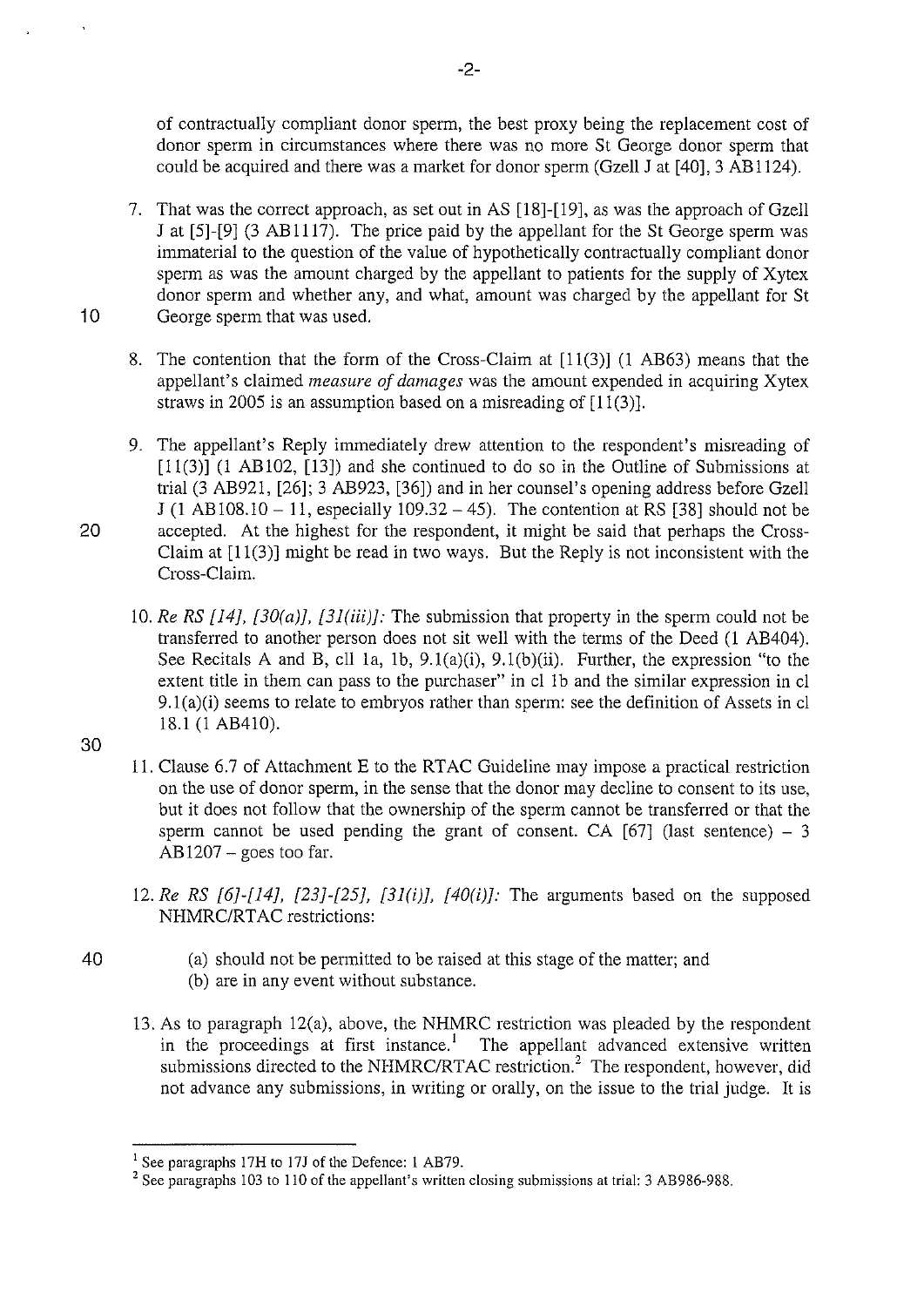no doubt for that reason that Gzell J refrained from making any findings pertaining to that question.

- 14. There was no ground of appeal by the respondent in the Court of Appeal, $3$  and no argument in that Court, directed to the NHMRC/RTAC restriction. The respondent should not be allowed to raise the point at this stage.
- 15. Further, the proposed Notice of Contention in this Court (3 AB 1280) seeks to draw in aid the NHMRC/RTAC restriction (see for example RS [40]). Leave to file the Notice 10 of Contention in so far as it seeks to rely on the supposed restriction should not be granted. The Court does not have the benefit of any findings by the Courts below in relation to the issue, and that is a result of the way in which the respondent has conducted the litigation.
	- 16. The questions which might have been but which have not been dealt with in the courts below, and the appellant's responses  $-$  see paragraph 12(b) above  $-$  include the following:
- 20 30 (a) Clause 1.1 of the NHMRC Guidelines provided that, where both a State law and the Guidelines "apply", then "the State law prevails". The appellant contended at trial that s 32 of the *Human Tissue Act 1983* (NSW) "applied" in that it regulated the extent to which it was either lawful or unlawful to enter into a contract for valuable consideration relating to the supply of tissue. The appellant contended that s 32 thus prevailed over the NHMRC/RTAC restriction. She further submitted that, having regard to the evidence adduced at trial, s 32 permitted the appellant to supply St George sperm to her patients for valuable consideration.<sup>4</sup> The trial judge did not make any findings as to the factual substratum of the submissions directed to s 32 or determine the operation or otherwise of s 32. The concession concerning s 32, referred to by Tobias JA at [67] (3 AB1207), was not made. The appellant's submission at trial was to the contrary and s 32 was not addressed in submissions before the Court of Appeal;
	- (b) The chapeau to ci 11 of the Guidelines described each of the practices that followed as being "ethically unacceptable" and stated that each "should" be prohibited. The respondent did not suggest at trial or in the Court of Appeal that that heavily qualified language presented any real limitation on the entitlement or ability of the appellant to charge her patients for the supply of St George sperm;
- 40
- (c) The respondent did not suggest at trial or in the Court of Appeal, and still does not suggest, that there is any legislative or regulatory foundation for the purported requirement in ci 2.1 of the Guidelines that an assisted reproductive technology (ART) unit in a State "had to obtain accreditation from a recognised accreditation body" (see RS [8]). There is no statute or regulation that requires such accreditation. The Guidelines were issued by the Chief Executive Officer of the NHMRC pursuant to s 7(l)(a) of the *National Health and Medical*

<sup>&</sup>lt;sup>3</sup> The Amended Notice of Appeal is at 3 AB1151.

<sup>4</sup> See the appellant's closing submissions at trial at [94]-[102]: 3 AB984-986.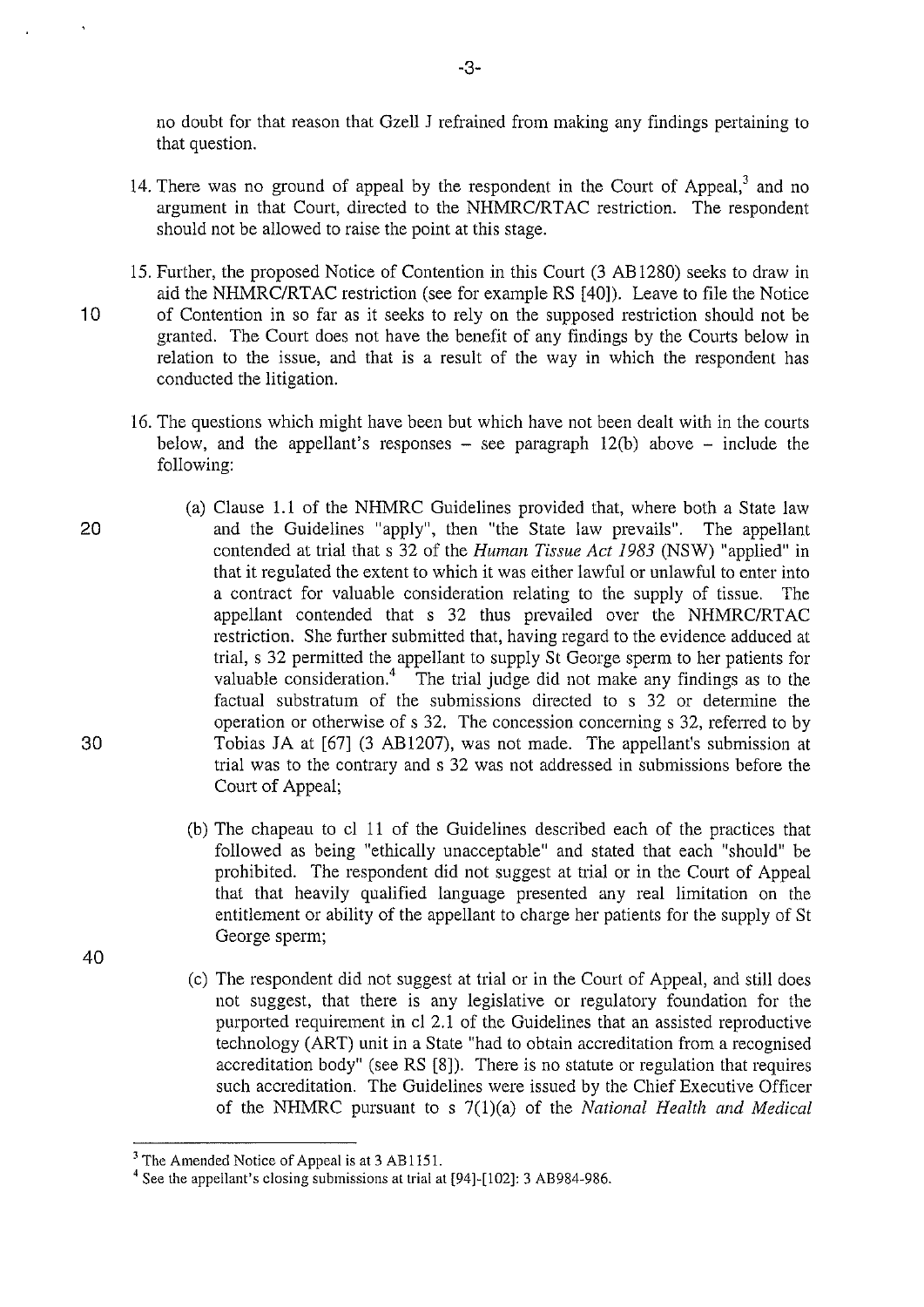Research Council Act 1992 (Cth) and are not legislative instruments (see s  $7(2)$ ;

- (d) Central to the respondent's contention in this regard see RS  $[13]$  are cll 11.9 and  $11.10$  in the Guidelines.<sup>5</sup> But cl 11.9 is directed to "commercial trading" in gametes or embryos. It hardly seems directed to the supply of donor sperm in medical treatments. If the drafter of cl 11.9 had had in mind the supply of sperm by an ART practitioner as part of a donor insemination treatment, the provision would surely have said so. Clause 11.10 is the provision directed to ART and it merely prevented payment to donors of gametes of anything beyond reasonable expenses;
- (e) Even if the NHMRC/RTAC restriction were applicable, it would, as a matter of construction, have permitted the appellant, in supplying contract sperm to her patients, to charge all expenses incurred in connection with the supply of the sperm, together with an allowance for her own professional time incurred in connection with that supply. Such a supply could have been made for a very significant sum.
- 20 17. Re RS  $[4(a)]$ ,  $[15]$ ,  $[31(v)]$ ,  $[31(v)]$ ,  $[32(iv)]$ : The respondent seeks to rely on the fact that a stocktake of the straws was not conducted until late 2005. This should be read in the context of the oral evidence of the appellant at I AB117.49-119.36, [36]-[47]; 338, [11]-[17] and [18]-[19]. The respondent's contentions are not ultimately relevant.
- 18. Re RS [39]: As is apparent from the appellant's evidence- 1 AB281, [36]-[37]; [72]-  $[73]$ ,  $[77]$ - $[100]$ ; 338-340,  $[12]$ - $[19]$  - it would have been difficult for the appellant in early 2002 to obtain a number of straws equivalent to this number which should have been supplied under this agreement. This is no doubt why the respondent accepted, in an interlocutory hearing before Windeyer AJ that he did not assert that alternative 30 sperm could be obtained more cheaply than from Xytex: 3 AB 1096.37.
	- 19. Re RS [40]: The contention that the amount which could be charged for the supply of semen to patients could not exceed the purchase price by the medical practitioner is a reading of cl  $11.9^6$  going beyond its terms.
	- 20. Further, if the straws provided by St George pursuant to the agreement had complied with its terms, the amount of the consideration payable may have been higher: see 1 AB119.34; 1 AB340[18].
- 40 21. The appellant otherwise relies on the AS.

10

<sup>5</sup> Respondent's List of Authorities

<sup>&</sup>lt;sup>6</sup> Respondent's List of Authorities